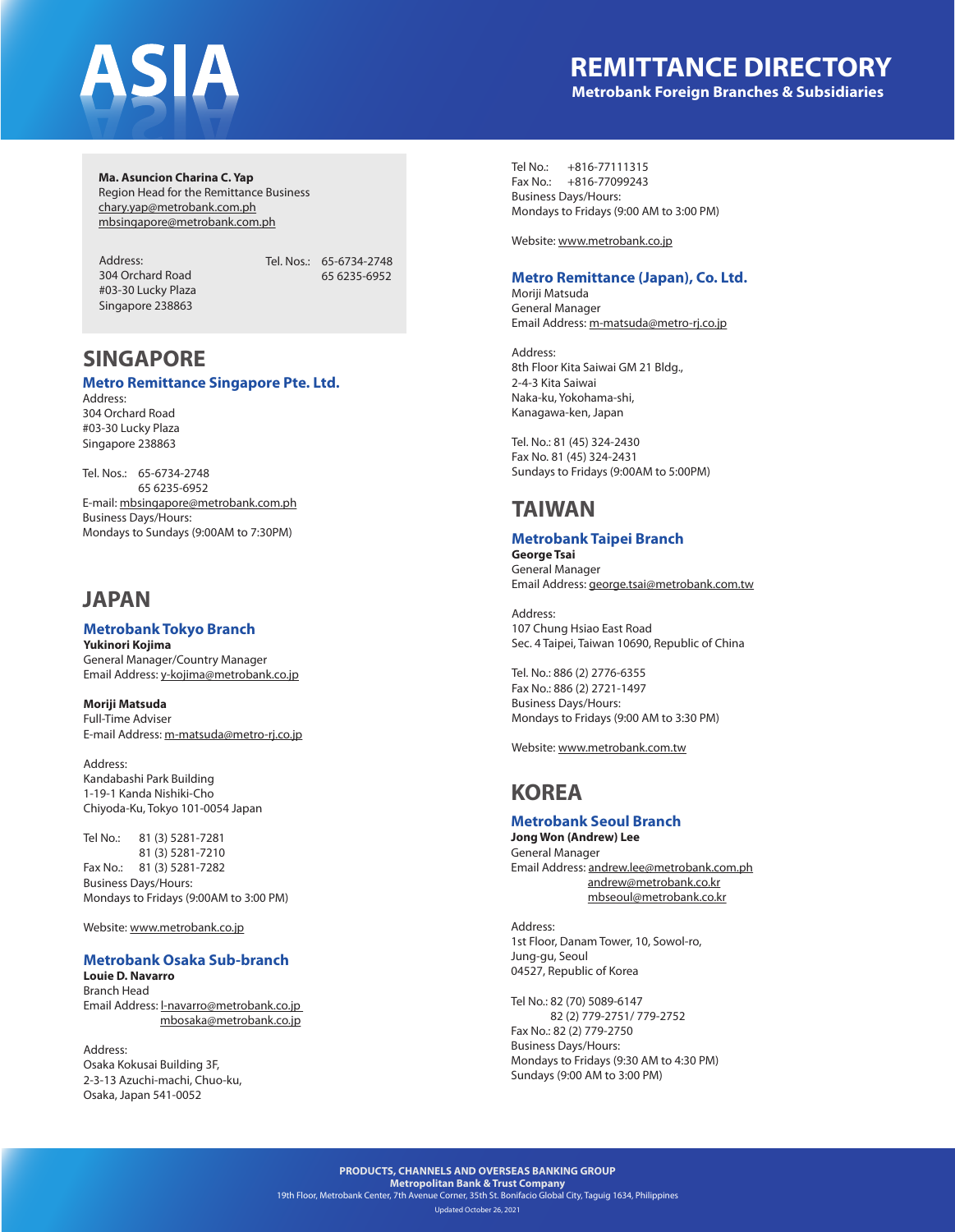

### **HONG KONG**

#### **First Metro International Investment Co. Ltd.**

**Alex C. Lim** Email Address: aclim@firstmetrohk.com

#### **Head Office**

 Unit D 15/F United Centre Bldg. 95 Queensway Rd, Hong Kong

Tel. No. (852) 2527-5019

#### **Metro Remittance (Hong Kong) Limited**

**Mark Dexter D. Yabut** General Manager Email Address: mark.yabut@metrobank.com.ph mark.yabut@mbrchk.com

#### **United Centre Office**

**Perla B. Gapasin** Operations Officer Email Address: pearl.gapasin@mbrchk.com

Address: Shop 2042-A 2nd Floor, United Centre Shopping Arcade 95 Queensway, Central Hong Kong, SAR

Tel No.: (852) 2856-0980 (852) 2528-3749 Fax No.: (852) 2856-3902 Email Address: unitedcentre@mbrchk.com Business Days/Hours: Mondays to Fridays (8:45 AM to 5:15 PM) Public Holidays – 9:00AM to 4:00PM Sundays – (Operation Dept) 8:00 AM to 5:00 PM Saturdays – 8:45 AM to 12:30 PM

#### **Tsuen Wan Branch Arnold A. Dela Luna**

Email Address: arnold.delaluna@mbrchk.com

Address: Shops 109 & 110, 1/F, Lik Sang Plaza 269 Castle Peak Road Tsuen Wan, New Territories Hong Kong, SAR

Tel No.: (852) 2498-6261 Fax No.: (852) 2414-9102 Email Address: tsuenwan@mbrchk.com Business Days/Hours: Mondays to Saturdays (8:45 AM to 5:15 PM) Sundays – (Operation Dept) 8:00 AM to 5:00 PM Public Holidays – 9:00AM to 4:00PM

#### **Metrobank Hong Kong Representative Office**

Address: Unit D, 15/F, United Centre Bldg. 95 Queensway Rd., Hong Kong

Tel. No. (852) 2527-5019 Business Days/Hours: Mondays to Fridays (9:00AM to 5:00PM)

#### **Worldwide House Office**

**Julius F. Barcela** Operations Officer Email Address: juls.barcela@mbrchk.com

Address: Shop 201 – 206, 2/F, Worldwide House Plaza 19 Des Voeux Road, Central Hong Kong, SAR

Tel No.: (852) 2810-6686 (852) 2877-9161 Email Address: worldwide@mbrchk.com Business Days/Hours: Mondays to Saturdays (8:45 AM to 5:15 PM) Sundays – (Operation Dept) 8:00 AM to 5:00 PM Public Holidays – 9:00AM to 4:00PM

#### **Shatin Branch**

**Nathan King Mirandilla** Email Address: shatin@mbrchk.com

Address: Shop 1A, Level 2, Hilton Plaza 3-9 Shatin Centre Street Shatin, New Territories, Hong Kong

Tel No.: (852) 2698-6455 Fax No.: (852) 2698-4632 Email Address: shatin@mbrchk.com Business Days/Hours: Mondays to Saturdays (8:45 AM to 5:15 PM) Sundays – (Operation Dept) 8:00 AM to 5:00 PM Public Holidays – 9:00AM to 4:00PM

#### **Tseung Kwan O Branch Maria Magdalena**

Address: Commercial Unit A-35, G/F, Nan Fung Plaza, No. 8 Pui Shing Road, Tseung Kwan O, New Territories, Hong Kong

Tel No.: (852) 2736-1311 / (852) 2736-1566 Fax No.: (852) 2736-1116 Email Address: tseungkwano@mbrchk.com Business Days/Hours: Mondays to Saturdays (8:45 AM to 5:15 PM) Sundays – (Operation Dept) 8:00 AM to 5:00 PM Public Holidays – 9:00AM to 4:00PM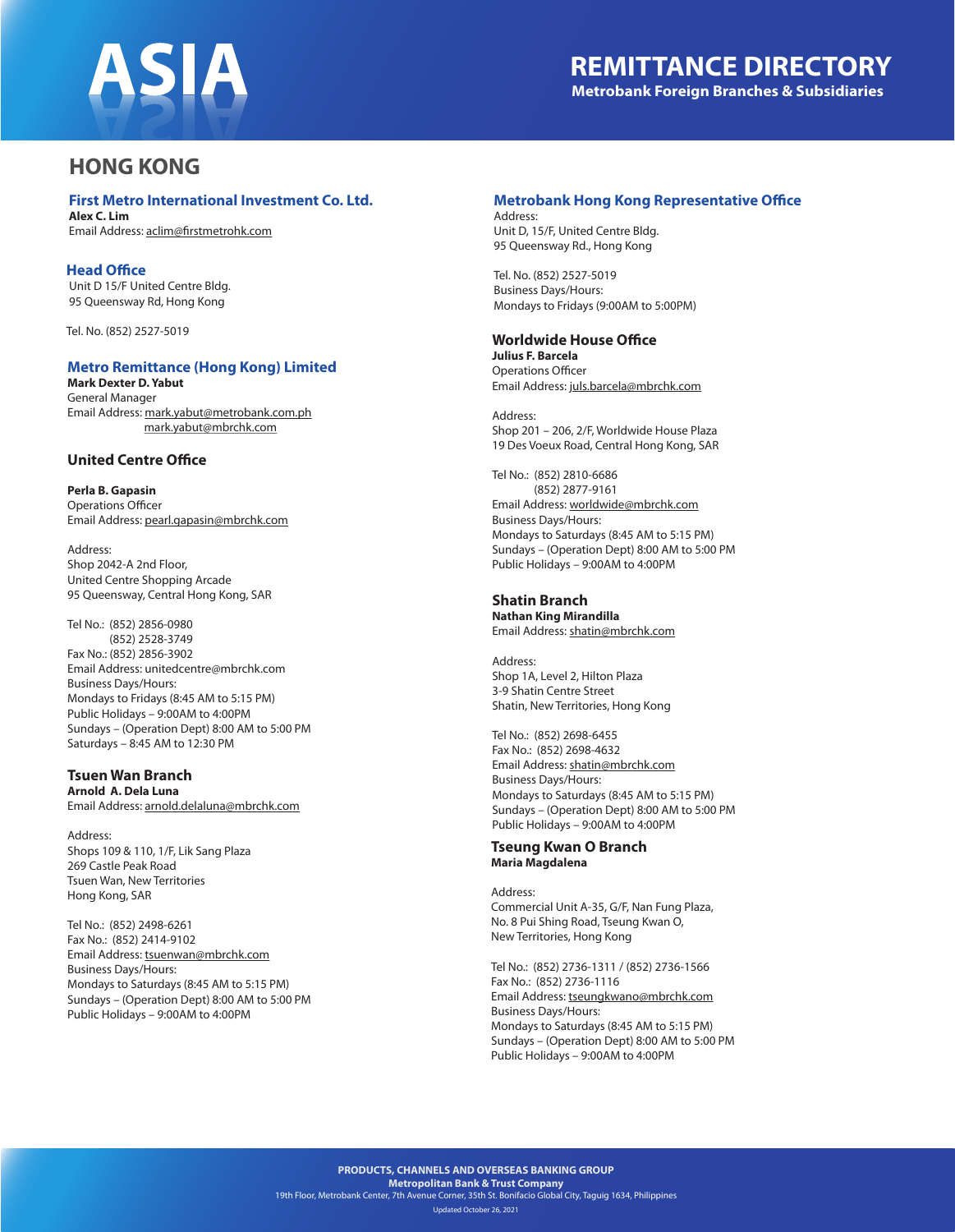

### **REMITTANCE DIRECTORY Metrobank Foreign Branches & Subsidiaries**

### **CHINA**

#### **Metropolitan Bank (China) Ltd.**

**Ta-Yi (David) Lin**

President Email Address: davidlin@metrobank.com.cn

Address: L22, One IFC, Nanjing IFC No. 347 Jiangdongzhong Road, Jianye District, Nanjing, Jiangsu Province, People's Republic of China

Tel. No.: 86 (25) 6855-1888

#### **Nanjing Branch**

**Zhang, Lei (Paul Zhang)** Executive Director/General Manager Email Address: zhanglei@metrobank.com.cn

**Liu, Chun Hui (Jasmine Liu)** VP/Deputy General Manager Email Address: jasmineliu@metrobank.com.cn

Address: Room 101-106 and 112-1, Biyao Garden No. 189, Leshan Road, Jianye District, Nanjing, Jiangsu People's Republic of China

Tel No.: 86 (25) 6858-4422

### **Changzhou Branch**

**Tang Jun Jun (Jun Jun Tang)** Executive Director/General Manager Email Address: tangjunjun@metrobank.com.cn

**Zhang, Ying (Ying Zhang)** FVP/Deputy General Manager Email Address: zhangying@metrobank.com.cn

Address: 1F103 and 2F203A, No. 8 Zhengfang Jingcheng Shopping Centre, Beida Street, Zhonglou District, Changzhou, Jiangsu People's Republic of China

Tel. No. 86 (0519) 88061618 Fax No. 86 (0519) 88061617

**Shanghai Branch Hung, Chen-Kuo (Alex Hong)** Executive Director/General Manager Email Address: alexhong@metrobank.com.cn

**Xu, Wen (Wendy Xu)** FVP/Deputy General Manager Email Adrdess: wendyxu@metrobank.com.cn Address: 1152 West Yan'an Road, 1st Floor Metrobank Plaza Shanghai 200052 PROC

Tel. No.: 86 (21) 6191-0799 86 (21) 6191-0777 Fax No.: 86 (21) 6191-0022 86 (21) 6191-0711

### **Shanghai Pudong Sub-Branch**

**Zhao, Qi (Terry Zhao)** VP/Sub-Branch Manager Email Address: terryzhao@metrobank.com.cn

Address: Block D, 12/F, New Shanghai International Building 360, South Pudong Road, Pudong New Area, Shanghai, PROC, 200120

Tel. No.: 8621 - 3183-3330

**Quanzhou Branch Yu, Huai Shen (Stephen Yu)** Email Address: stephenyu@metrobank.com.cn SVP/Branch General Manager

**Shen Kai Shui (Kai Shui Shen)** VP/Deputy General Manager Email Address: shenkaishui@metrobank.com.cn

Address: Financial Bureau Building, No. 361 Fengze Road, Fengze District, Quanzhou, Fujian, China 362000

Tel. No.: 86 (595) 2988 9367 Fax No.: 86 (595) 2988 9377

#### **Changzhou Wujin Sub-Branch**

**Feng, Xuefen (Xue Fen Feng)** AVP/Sub-Branch Manager Email Address: fengxuefen@metrobank.com.cn

Address: No. 101 and 102, Building 13, Wanda Plaza, Wujin District, Changzhou, Jiangsu Province, PROC

Tel. No.: 86 (25) 6855-1888

### **Changzhou Xinbei Sub-Branch**

**Jin, Zhen (Zhen Jin)** SM/Sub-Branch Manager Email Address: jinzhen@metrobank.com.cn

Address: No.7 and 8 Fu di Ju Long Yuan, Tongjiangzhong Road, Xinbei District, Changzhou, Jiangsu Province PROC

Tel. No.: 86 (0519) 88061599 Fax No.: 86 (0519) 88061598

**PRODUCTS, CHANNELS AND OVERSEAS BANKING GROUP Metropolitan Bank & Trust Company** 19th Floor, Metrobank Center, 7th Avenue Corner, 35th St. Bonifacio Global City, Taguig 1634, Philippines

Updated October 26, 2021